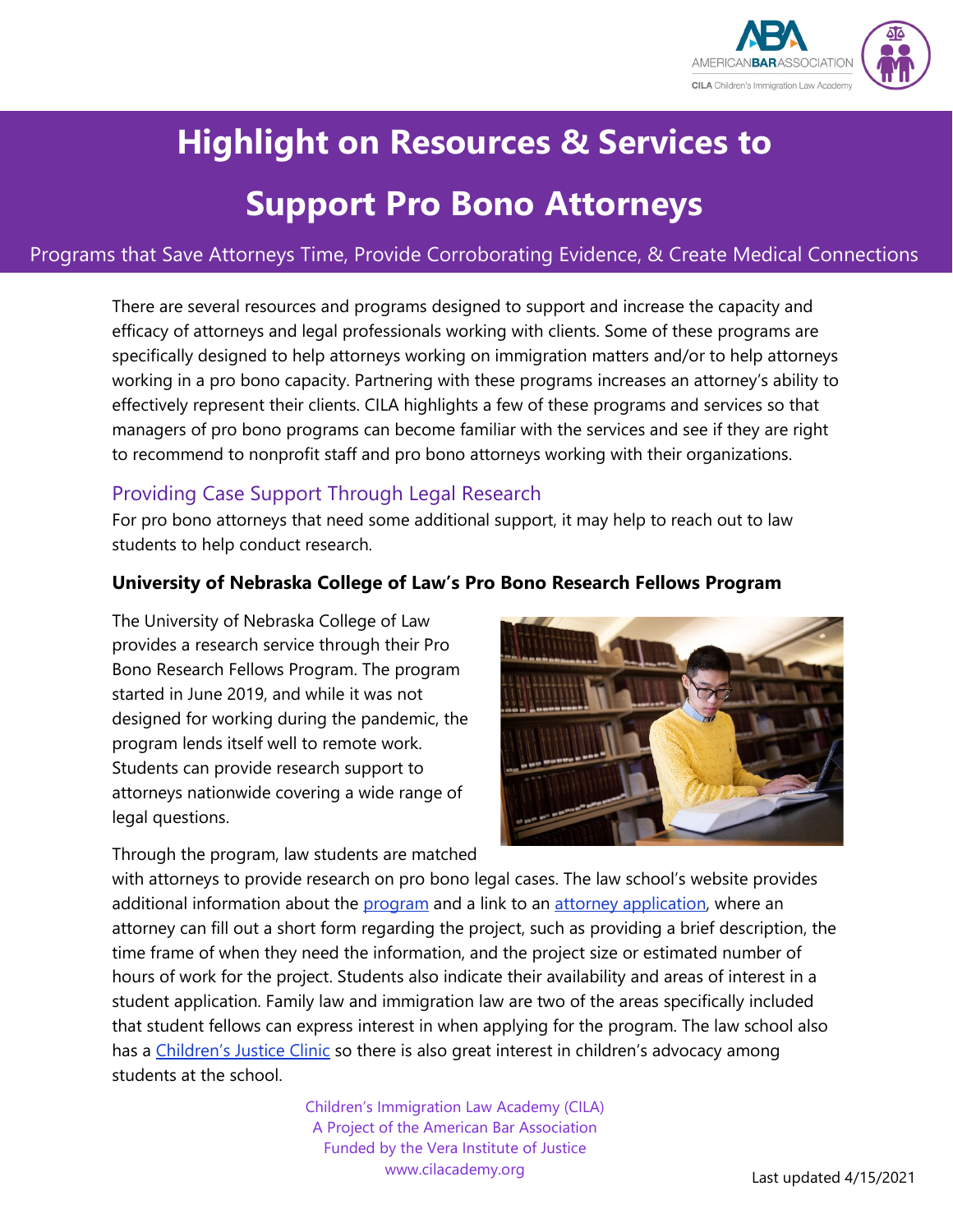[Kala Mueller,](https://law.unl.edu/kala-mueller/) Director of Public Interest Programs at the University of Nebraska College of Law, manages the Pro Bono Research Fellows Program and matches students with attorneys' projects. There is a screening process for students interested in participating in the program to assess students' strengths and to help ensure that attorneys partnering with the school have a good experience.

Thus far, over half of the research projects have focused on family law, and other projects have greatly varied in terms of subject matter. Mueller thought students would be excited to work on research questions involving children's cases regarding immigration and family law, noting that students have expressed interest in those areas. She also said, "For law students, it's about having a learning opportunity and the ability to assist in something that is a meaningful project."

The project is a potential value-add to pro bono attorneys, nonprofit organizations, and nonprofit organizations' pro bono programs. "Part of the beauty of working with students is that they have such great research tools at their fingertips," Mueller said. Additionally, the project partners with a member of the law school's library faculty to help the support the student, as needed. When Mueller matches a case with a student, she loops in a member of the College of Law Library Faculty so he can offer the student any tips to get started on the research assignment or to provide information on how he can support them in the project if needed.

While the law school designed the project to help support private attorneys engaged in pro bono work, students may also be able to help nonprofit staff attorneys who are providing free legal work to those in need. Potentially, nonprofit organizations could also work with students on a research question that is more generally applicable to the organization's work. Every request for assistance is assessed to ensure it meets the law school's definition of qualifying as pro bono work.

The program has worked with a local volunteer project that advertises the availability of law students to assist with research as part of their recruitment efforts. Mueller said, "We want more pro bono attorneys to get involved, and I think this is a good way to do that, to provide a little bit more assistance to take some of the work off of their plate." The additional support from law students can provide another incentive for pro bono attorneys to take on a case and can be emphasized during pro bono recruitment efforts.

## Bridging the International Divide

In a recent continuing legal education training hosted by the American Bar Association (ABA) Commission on Immigration, CILA presented in a panel regarding fact-gathering and case development in an asylum claim with speakers from Justice in Motion and the Cyrus R. Vance Center's Keep Families Together. Training recordings of [day one](https://www.americanbar.org/events-cle/ecd/ondemand/408987443/) and [day two](https://www.americanbar.org/events-cle/ecd/ondemand/408969136/) are available on the ABA's website for free, to ABA members and non-members alike. Both organizations provide services for cases involving forms of immigration humanitarian relief, which can be very beneficial for children's cases.

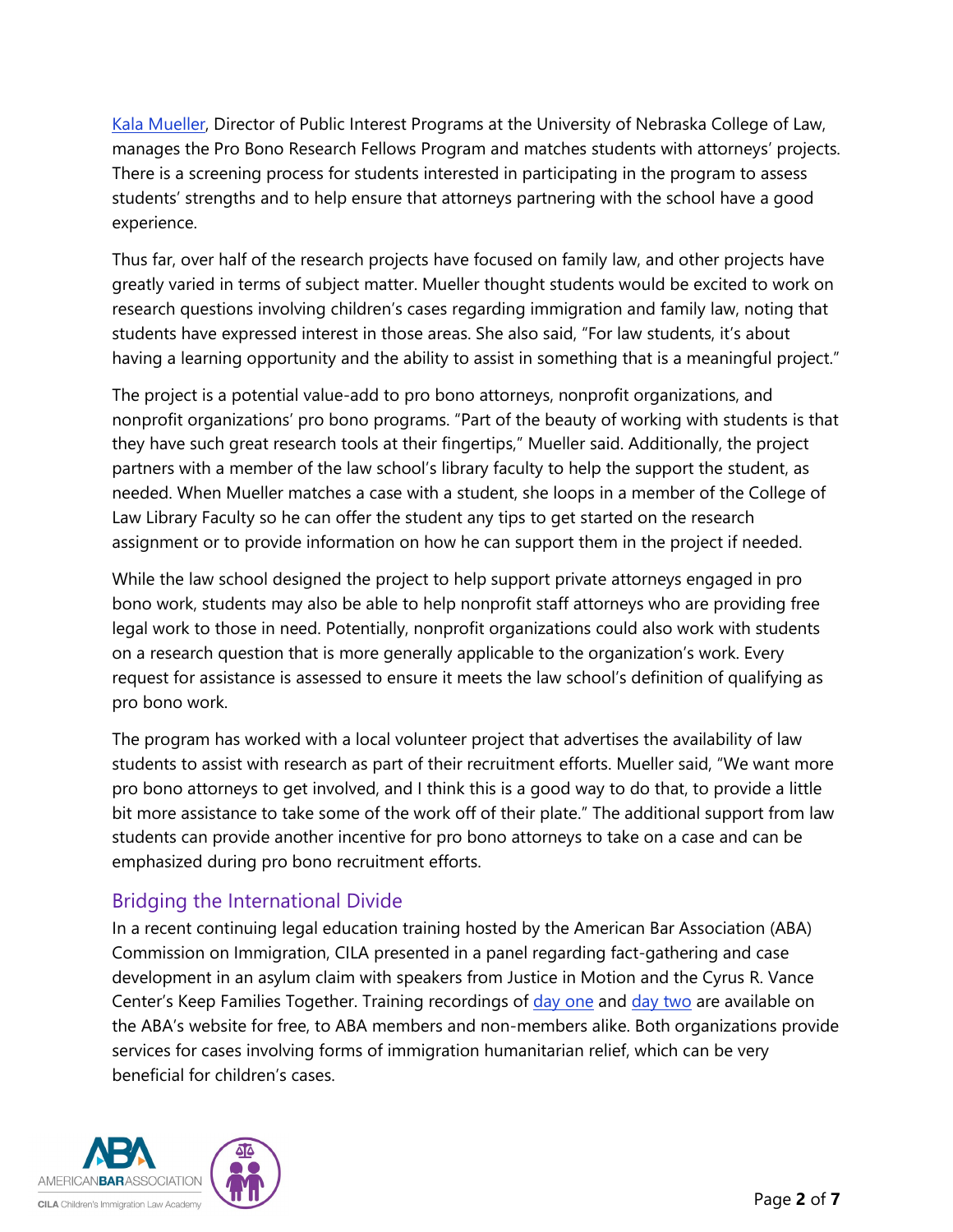

#### **Justice in Motion**

[Justice in Motion's](https://www.justiceinmotion.org/) mission is to "protect migrant rights by ensuring justice across borders." Justice in Motion's work centers on helping migrants who suffered employment or civil rights violations in the United States or Canada as well as migrants who are in the United States or Canada seeking humanitarian relief, such as asylum or Special Immigrant Juvenile (SIJ) status, who need support across borders to

give them access to justice. The organization built a [defender](https://www.justiceinmotion.org/defender-network) network of human rights professionals based in Mexico, Guatemala, Honduras, El Salvador, and Nicaragua.

Justice in Motion provides a model of cross-border collaboration and offers case facilitations with the defenders. An attorney may need the support of Justice in Motion if they need to serve a state lawsuit connected to SIJ on defendants in the country of origin, secure signatures for affidavits and other court documents, find public record such as birth certificates, death certificates, police records, investigate claims and finding evidence, locate missing clients in the country of origin, or help distribute any damages. Services are done for a fee which covers the defenders' time and any associated costs; the total cost depends on the case.

Additionally, Justice in Motion's pilot project [Child Detention Crisis Initiative](https://www.justiceinmotion.org/child-detention-crisis) utilizes the defender network to collaborate with advocates working to expedite children's release from U.S. immigration detention/shelters. Justice in Motion can provide services when a child's release from detention or reunification is hindered by a lack of documents or other information from their country of origin or if the parent(s) of the detained child requires support in the country of origin. If a child is about to return to their country of origin or has returned, in some cases, defenders can help ensure release to the family member or custodian or help with custody issues or criminal charges.

Several resources are available on Justice in Motion's [website](https://www.justiceinmotion.org/child-detention-crisis) to provide country of origin context for detained immigrant children and their families. One of the resources includes foreign law affidavits on paternity law for El Salvador, Honduras, and Guatemala, which was as a result of a collaborative effort between CILA and Justice in Motion; this resource is also hosted on CILA's [website.](https://cilacademy.org/affidavits-on-paternity-law/)

To learn more about Justice in Motion or find more information about their services, contact [legalaction@justiceinmotion.org.](mailto:legalaction@justiceinmotion.org)

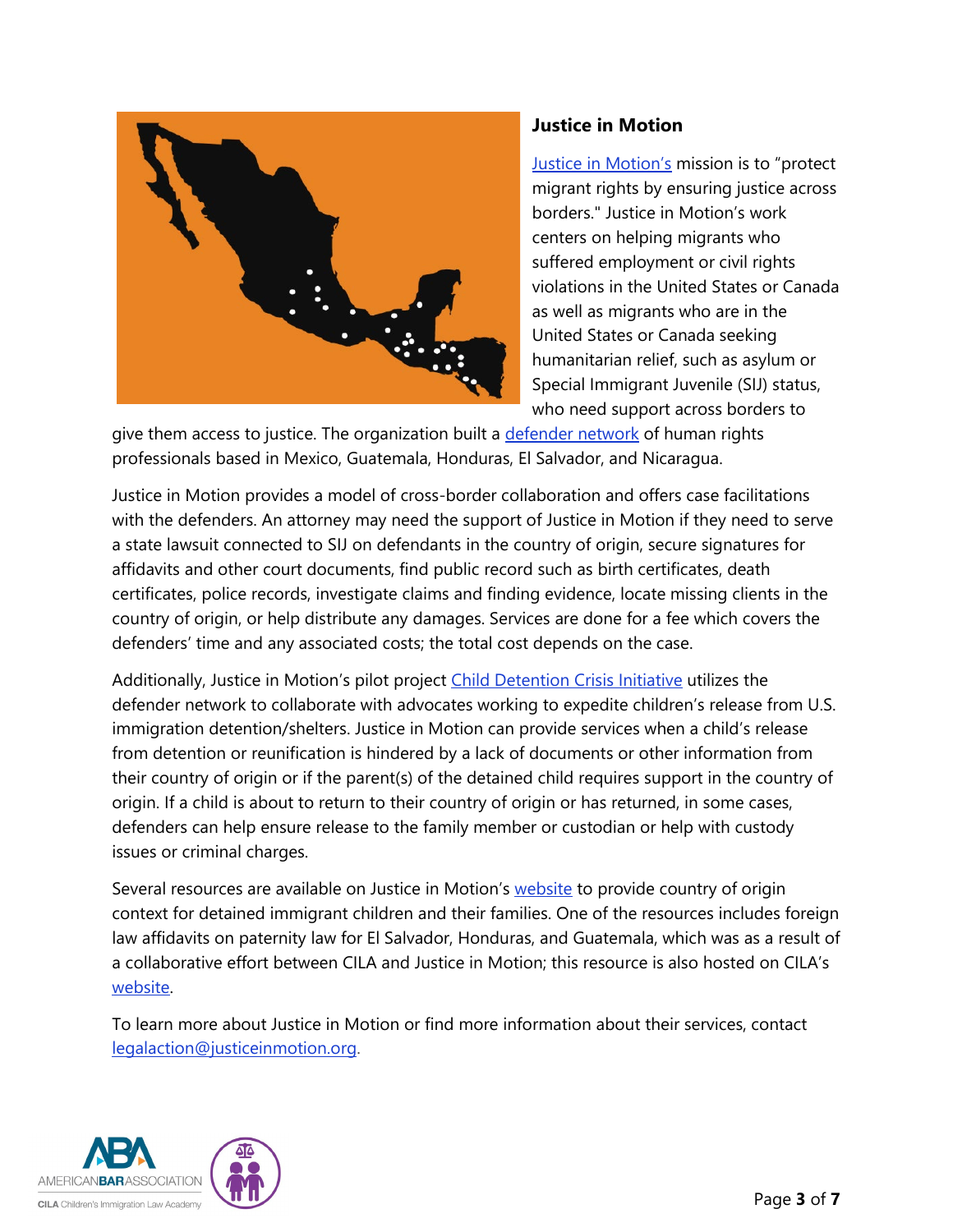#### **Keep Families Together**

Launched in 2018, [Keep Families Together](https://www.vancecenter.org/keep-families-together/) (KFT) is a special initiative of the Cyrus R. Vance [Center for International Justice.](https://www.vancecenter.org/) It identifies international pro bono co-counsel for attorneys and advocates in the United States working on pro bono immigration cases. The organization's work originally focused on unaccompanied children and family separation cases, and now assists any undocumented persons who need pro bono attorneys in their home country to collaborate with their legal representatives in the United States.

Jorge Escobedo is the Director of Pro Bono Partnerships at the Cyrus R. Vance Center for International Justice. He provided information regarding the initiative saying, "Keep Families Together is a free, international resource for the pro bono immigration sector across the United States and the globe. No request for international co-counseling is too small or too large and no country is off limits. Our pro bono attorneys abroad belong to the most prominent law firms in their jurisdictions, ensuring best-in-class services for any referrals made. KFT obtains critical identity documents and other forms of evidence as U.S. advocates pursue immigration relief for their pro bono immigration clients."

Services abroad include: drafting witness statements and affidavits, facilitating DNA tests to establish parental relationships, serving parents with documents, obtaining records, and finding expert testimony on foreign family law issues. The KFT's network of international pro bono counsel includes attorneys in Argentina, Bolivia, Brazil, Colombia, Dominican Republic, Ecuador, El Salvador, Guatemala, Honduras, India, and Mexico.



Contact Jorge Escobedo at [jescobedo@nycbar.org](mailto:jescobedo@nycbar.org) to learn more about Keep Families Together or to seek assistance for your pro bono immigration clients.

## Building a Medical Connection

Creating a connection with a medical partner can often make a significant difference in a case. In a recent [feature](https://cilacademy.org/wp-content/uploads/2020/12/2020.12.29-CILA-Resource-Working-With-Other-Professionals-in-a-Pro-Bono-Capacity.pdf) on our [webpage](https://cilacademy.org/pro-bono/creative-models/) for creative models, CILA highlighted working with health professionals in a pro bono capacity. Support from medical partnerships can help in a variety of ways in immigration cases, such as conducting evaluations and supporting waivers. In this next highlight, CILA provides information on an organization that supports attorneys working with immigrants in detention, who have a health need.

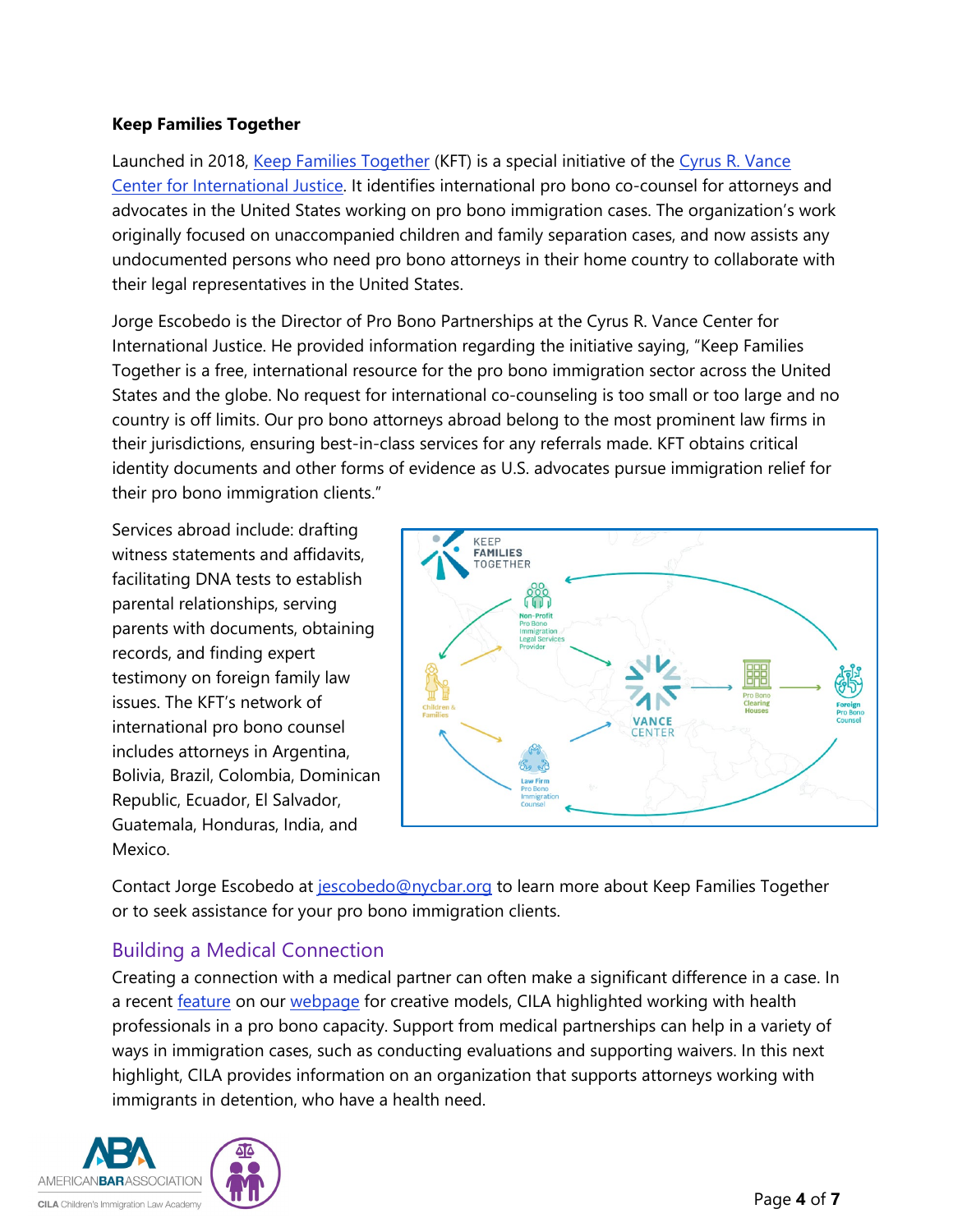#### **Migrant Clinicians Network**

The [Migrant Clinicians Network](https://www.migrantclinician.org/about.html) (MCN), an organization built to support clinicians working with migrants and their families, began the [Medical Review for Immigrants](https://www.migrantclinician.org/services/MRI) (MRI) initiative in the summer of 2018. The initiative connects pro bono attorneys and nonprofit staff attorneys working with an immigrant client in detention with a physician to review medical records. The initiative has two goals in mind, to provide an advisory opinion regarding the nature, severity, and treatment needs regarding the individual's medical condition and for the physician to write a supporting letter, a letter of declaration, that can be used with an attorney's request for humanitarian parole or bond for their client. CILA sat down with [Deliana Garcia,](https://www.migrantclinician.org/users/deliana-garcia) MA, MCN's Director of International Projects and Emerging Issues, [Luis Retta,](https://www.migrantclinician.org/users/luis-retta) MCN's MRI Associate, and [Dr.](https://www.migrantclinician.org/users/laszlo-madaras)  [Laszlo Madaras,](https://www.migrantclinician.org/users/laszlo-madaras) MD, MCN's Chief Medical Officer, to learn more information regarding the organization and their initiatives.

The purpose of the MRI initiative is to help immigrants with health needs get released from detention and connected with the health treatment they need. The organization values continuity of care and after an individual is released, MRI helps the individual get connected with a low-cost health care provider to continue care, and provides records transfer, follow-up services, and case management to the individual after release. The organization featured the initiative in a recent [blog post,](https://www.migrantclinician.org/blog/2021/feb/medical-review-immigrants-connects-physicians-and-pro-bono-attorneys-help-immigrants-d) "Medical Review for Immigrants Connects Physicians and Pro Bono Attorneys to Help Immigrants in Detention with Urgent Health Issues." The blog post highlights the organization's work and describes how the organization has helped an attorney working in the Rio Grande Valley working with clients detained at the Port Isabel Detention Center. Additionally, a *Mother Jones'* [article](https://www.motherjones.com/politics/2021/02/the-almost-unbelievable-tortures-of-steven-tendo/) in February 2021 "The (Almost) Unbelievable Tortures of Steven Tendo" reports on a case that MCN worked on to provide a letter of declaration.

The MRI process begins with an attorney making a request for case assistance. That process includes an enrollment form and a consent form for the attorney and client to sign. With the client's consent, the attorney shares the client's information and medical records with MRI. The attorney also provides information regarding the timeline that they need information to support the case and whether a particular medical specialty is needed for the physician planning



to review the medical records. For example, an attorney can specify that they are working with a

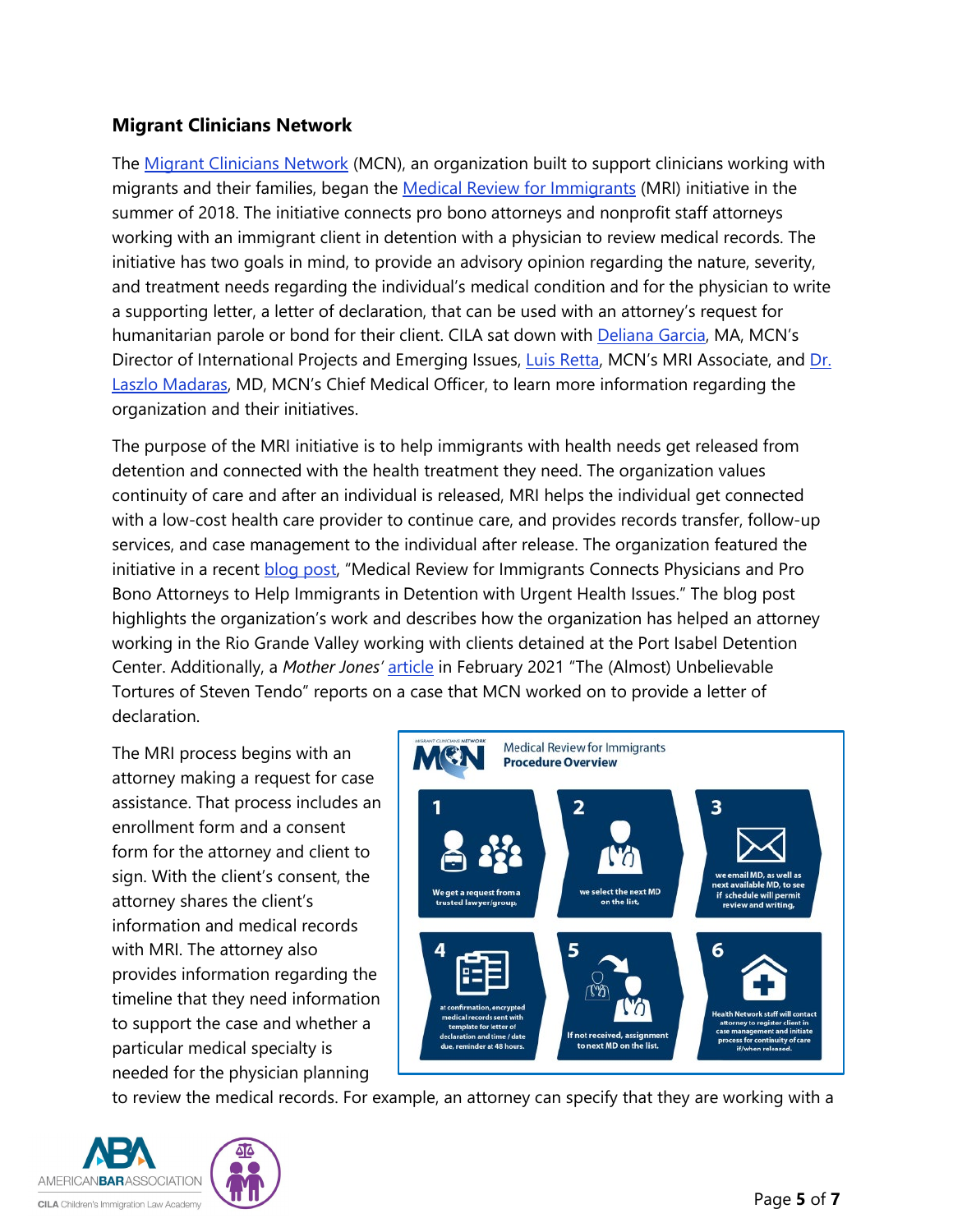child client and need a physician who works in pediatrics or family medicine. A physician in the MRI network will review the medical records provided by the attorney and write a letter of declaration. MRI will work on cases nationwide, and they work with a network of about thirtyfive physicians with various specialties. MRI can assist both children and adult clients, and they have experience providing letters for both a child and parent, for example. While in the past, they have had a physician review mental health behavioral records; the initiative's availability to do so is limited, so it is best to check in and see if their availability for this type of record review.

The physician's letter of declaration includes information at the beginning stating that the medical professional is not the treating physician of the client and includes information regarding the medical professional's background and experience. Then based on a review of the medical records, the physician provides a medical chart summary, conclusion, and recommendation. This could include their professional medical opinion on the patient's condition, any risks

#### **Additional Medical Resources**

- Medical and psychological evaluations: Physicians for Human **[Rights](https://phr.org/get-involved/participate/request-a-forensic-evaluation/)**
- Forensic mental health evaluations: [Houston Immigration Legal Services](https://www.houstonimmigration.org/)  [Collaborative](https://www.houstonimmigration.org/) (HILSC)

involved in detention, an explanation of whether there is a medical emergency or any urgency regarding the need for treatment, and an opinion regarding release from detention. Sometimes, a physician may make a recommendation regarding an individual's treatment and that could include their medications. Their recommendations are based on the information available to the physician, and at times, they may need to ask for additional information or clarification.

MRI services fit best for a situation where an attorney sees a client exhibiting a medical need, and the attorney is not sure what extent of care the individual has received or if the treatment is adequate, and the individual needs to be released from detention to pursue clinical care. Records must exist for the physician to do a review of the records. It helps to have lab work, any imaging or studies that are relevant to the issue regarding why the individual needs to be released and the more current the records, the better, so the judge will find the physician's review relevant, current, and persuasive. An overwhelming amount of records is not necessary, and there is no cap on the number of records either; although, duplicates are unnecessary. MRI has internal and external resources to review records in other languages so there is no requirement to include an English translation of medical records in a request for a letter of declaration.

Sometimes attorneys struggle to obtain medical records from detention facilities, which is one reason MRI seeks a signed consent form as part of the initial process, and MRI will send a record request to a detention facility's medical unit, if needed. While it depends on the case, the facility, and the parties involved, in MRI's experience, after some work, they can typically get the records so a medical record review can be conducted and to get a second opinion regarding the client's medical needs.